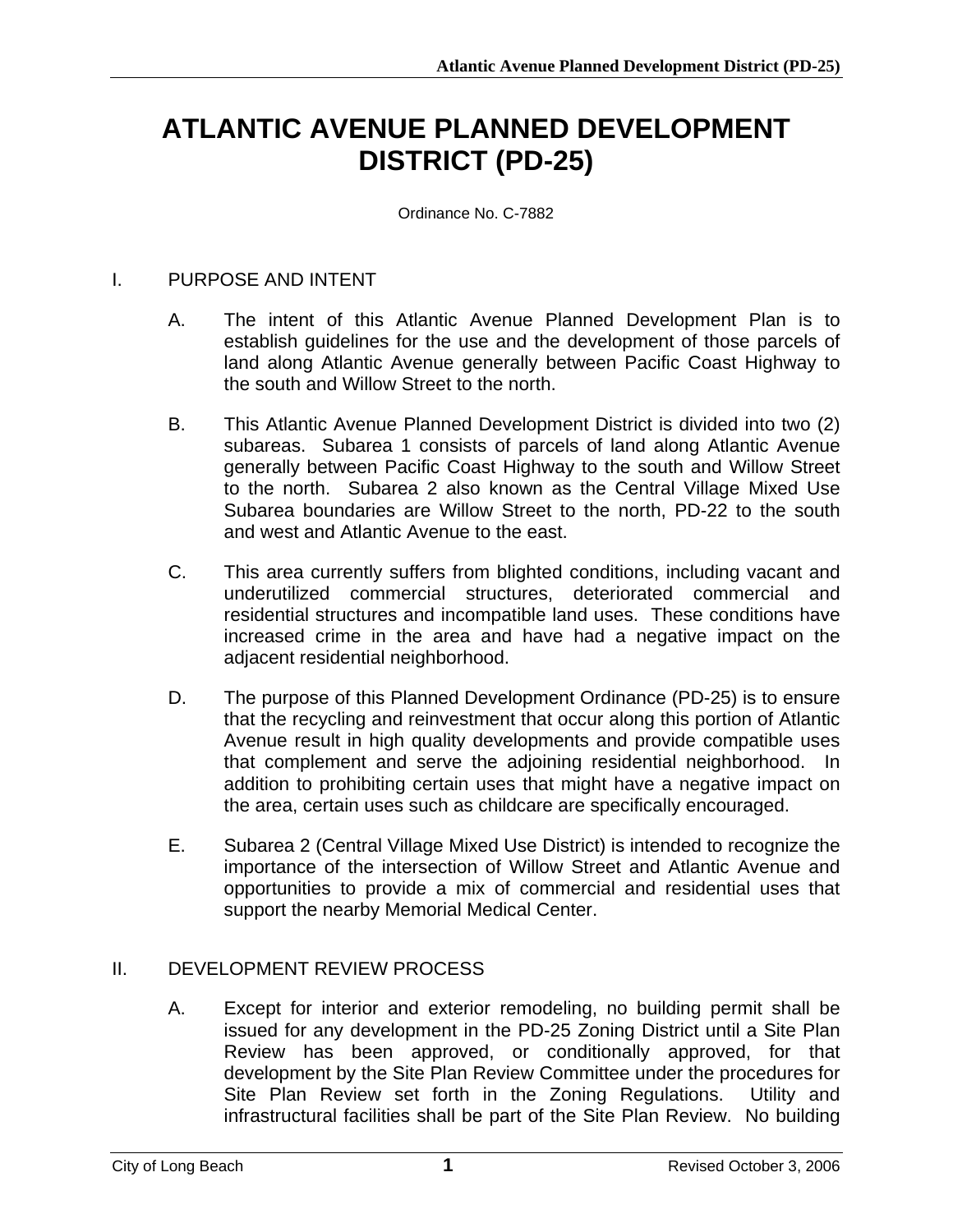permits shall be issued until construction plans have been approved and surety provided for all utility and infrastructural improvements. No grading permits shall be issued until all soil studies and drainage plans relevant to such grading have been approved and surety provided for. Each applicant shall also submit detailed plans of the security package to the Crime Prevention Unit of the Police Department for review.

## III. LAND USE AND DEVELOPMENT STANDARDS FOR SUBAREA 1

A. Uses.

The use and development standards shall be as follows:

1. Residential Development

Residential projects shall be of a town home design and conform to the R-3-T standards. However, the height, front and rear yard setbacks shall conform to the CNR standards.

2. Residential Use Limitation

No new residential development shall be located on the ground floor within one hundred feet of any existing liquor store (defined as any establishment which sells distilled spirits for off-premise consumption) unless it can be demonstrated, to the satisfaction of the Director of Planning and Building, that the design of the project mitigates the negative locational aspects of locating next to a liquor store.

3. Commercial Development

All commercial projects shall conform to the development standards of the CNR zone.

- a. The attached "PD-25 Use Table" indicates the classes of uses permitted, not permitted, or permitted by special hearing processes which, as set forth, shall apply in the PD-25 Zoning District.
- b. Access for new commercial developments shall be from a side street or alleyway.
- 4. Landscaping

The landscaping along Atlantic Avenue shall be of a uniform treatment using London Plan Trees for street trees and Bradford Pear Trees and mounded grass within the front yard area.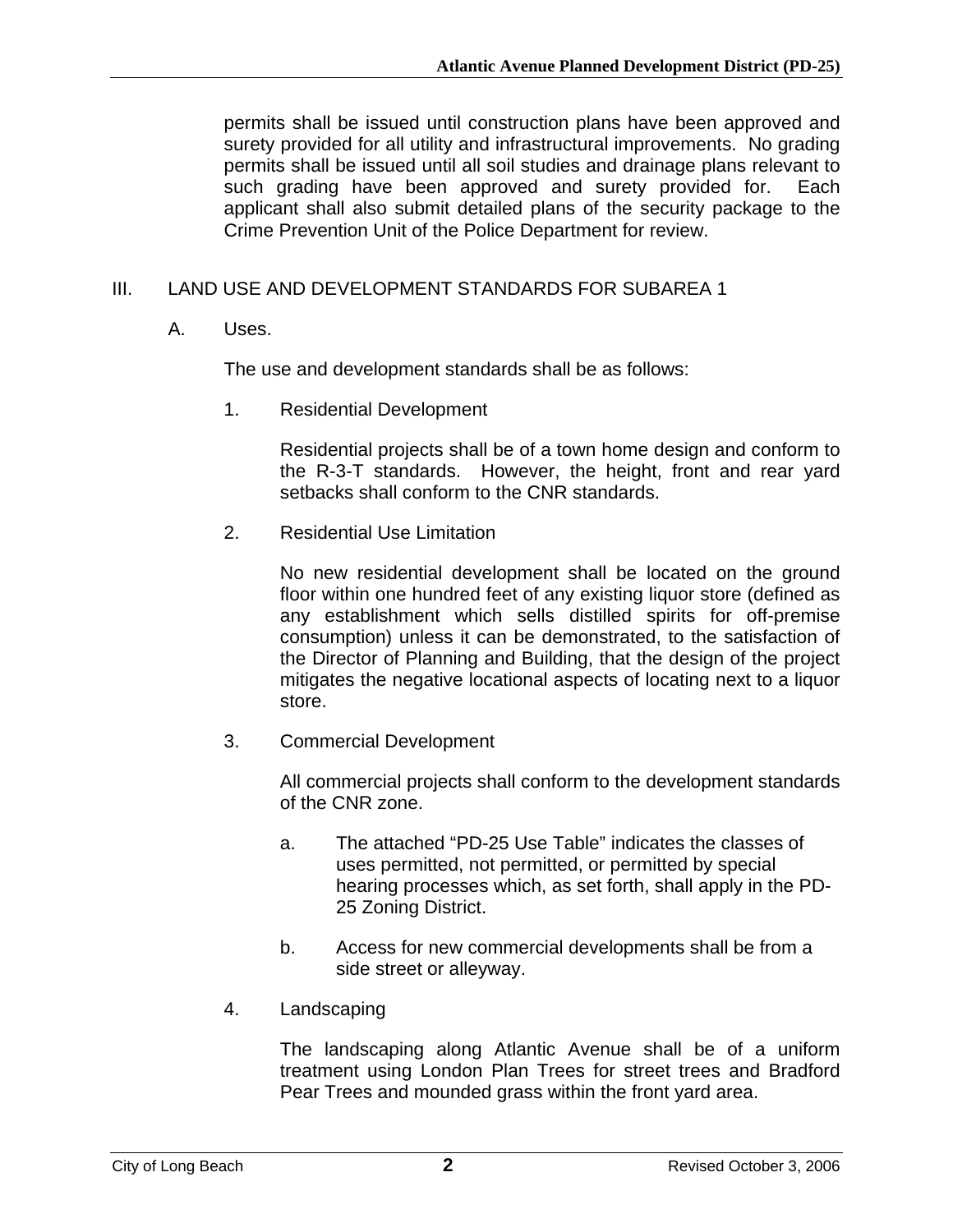5. Historical District

The permitted use for properties located within a designated historical district shall be the same as that permitted by the historical district. In addition, a residential care facility may be permitted with a Conditional Use Permit by using the same requirements as the CO zone provided that such a facility shall be established within a designated landmark building, and no new construction of additional floor areas shall be permitted.

### IV. LAND USE AND DEVELOPMENT STANDARDS FOR SUBAREA 2 (THE CENTRAL VILLAGE MIXED USE DISTRICT)

A. Uses

The use and development standards shall be as follows:

1. Residential Development

Residential projects shall be of mixed use, multi-family and townhome designs and conform to the R-4-N standards. However, the height, front, side, rear yard setbacks including stepbacks shall conform to the Central Village Mixed Use District Land Use and Development Standards.

2. Commercial Development

Refer to the Revised PD-25 Use Table.

- B. Setbacks and Pedestrian Orientation
	- 1. For properties fronting Willow Street, eighty percent (80%) of the ground floor building frontage shall be constructed with a zero setback or as otherwise approved at Site Plan Review.
	- 2. For properties fronting Atlantic Boulevard, buildings shall be set back a minimum of five feet (5') from the property line.
	- 3. For properties fronting Vernon Street, buildings shall be set back a minimum of five feet (5') from the property line.
	- 4. Interior property lines Where property is adjacent to side yard of a residential district, the setback shall be five feet (5'). Otherwise, no setback shall be required. Where property is adjacent to the Planned Development District (PD-22), the setback shall be zero feet (0').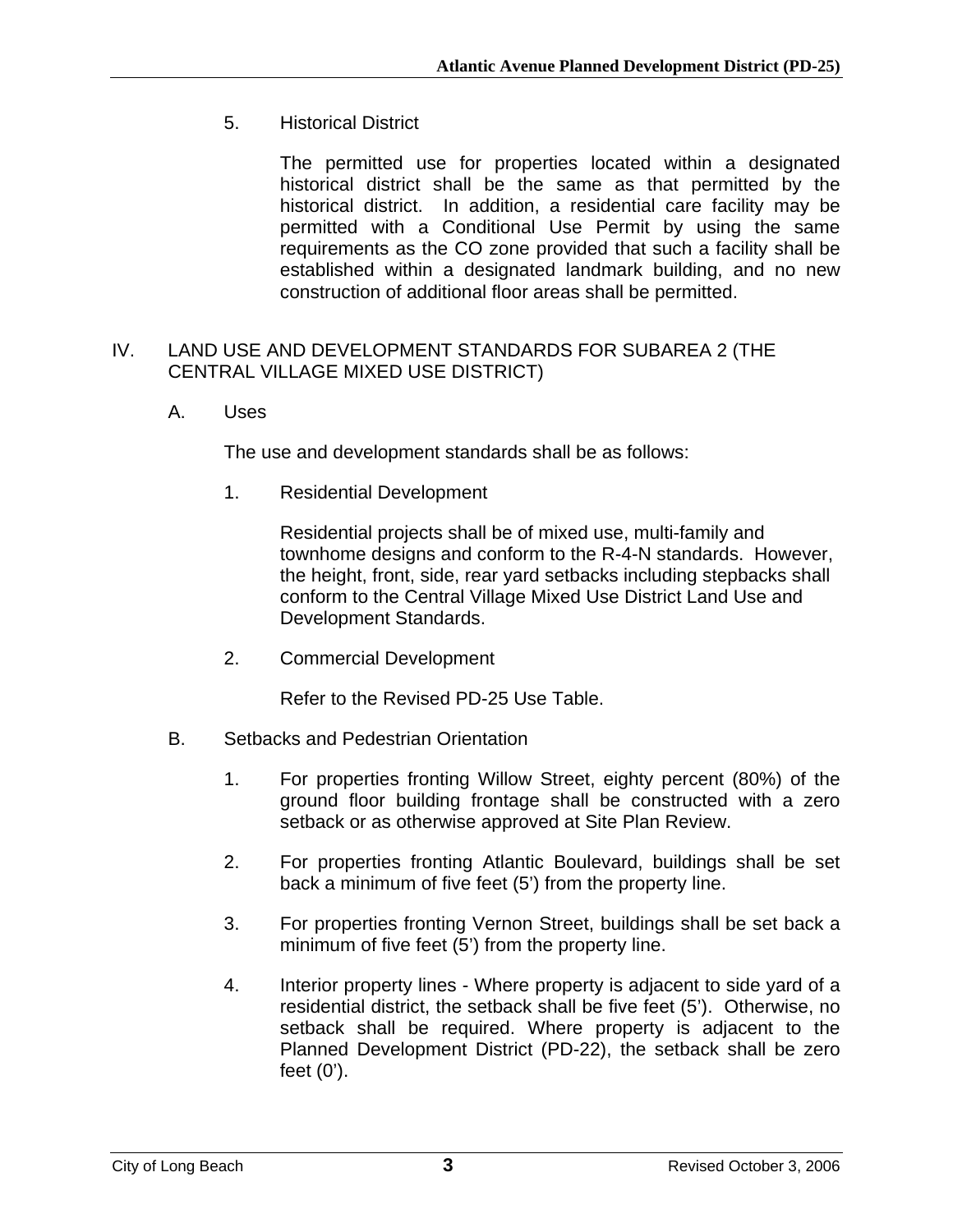- 5. Rear property lines No rear setback shall be required. Where property is adjacent to the Planned Development District (PD-22), the setback shall also be zero (0).
- 6. Ground floor street frontage shall consist of active uses such as commercial, retail, or other active spaces. For residential projects, common activity areas such as community spaces, recreation areas (with the exception of laundry areas) and/or entries to units shall be located at the ground floor street frontage.
- 7. Ground floor street frontage shall provide a minimum of 50% transparency at height between three feet (3') and ten feet (10') above the top of curb, or as otherwise approved at Site Plan Review.
- C. Access and Parking
	- 1. Vehicular access shall be taken off the alley for all properties facing Willow Street.
	- 2. Off-street grade-level parking spaces shall not be placed within the street frontage or in between buildings.
	- 3. All at grade parking shall be screened from the street by active uses. Alternatives such as screening with architectural or landscape treatment may be approved at site plan review.
	- 4. Alleys and other PE ROW grade-level off-street parking spaces shall be screened with architectural or landscape treatment.
- D. Building Height

In order to provide a sensitive response to varying site conditions, height requirements shall vary within PD-25 (Per Map within Attachment 6) and by the specific standards below.

- 1. Subarea 2a
	- a. Buildings shall be no more than forty-eight feet (48') to top of roof, with the following exceptions: thirty percent (30%) of the building footprint may be as high as sixty feet (60') placed anywhere within building footprint. For development at the corner of Willow Street and Atlantic Avenue, additional height shall be located at the corner of the building and a maximum of 50% of building footprint may extend to a height of sixty feet if approved at Site Plan Review.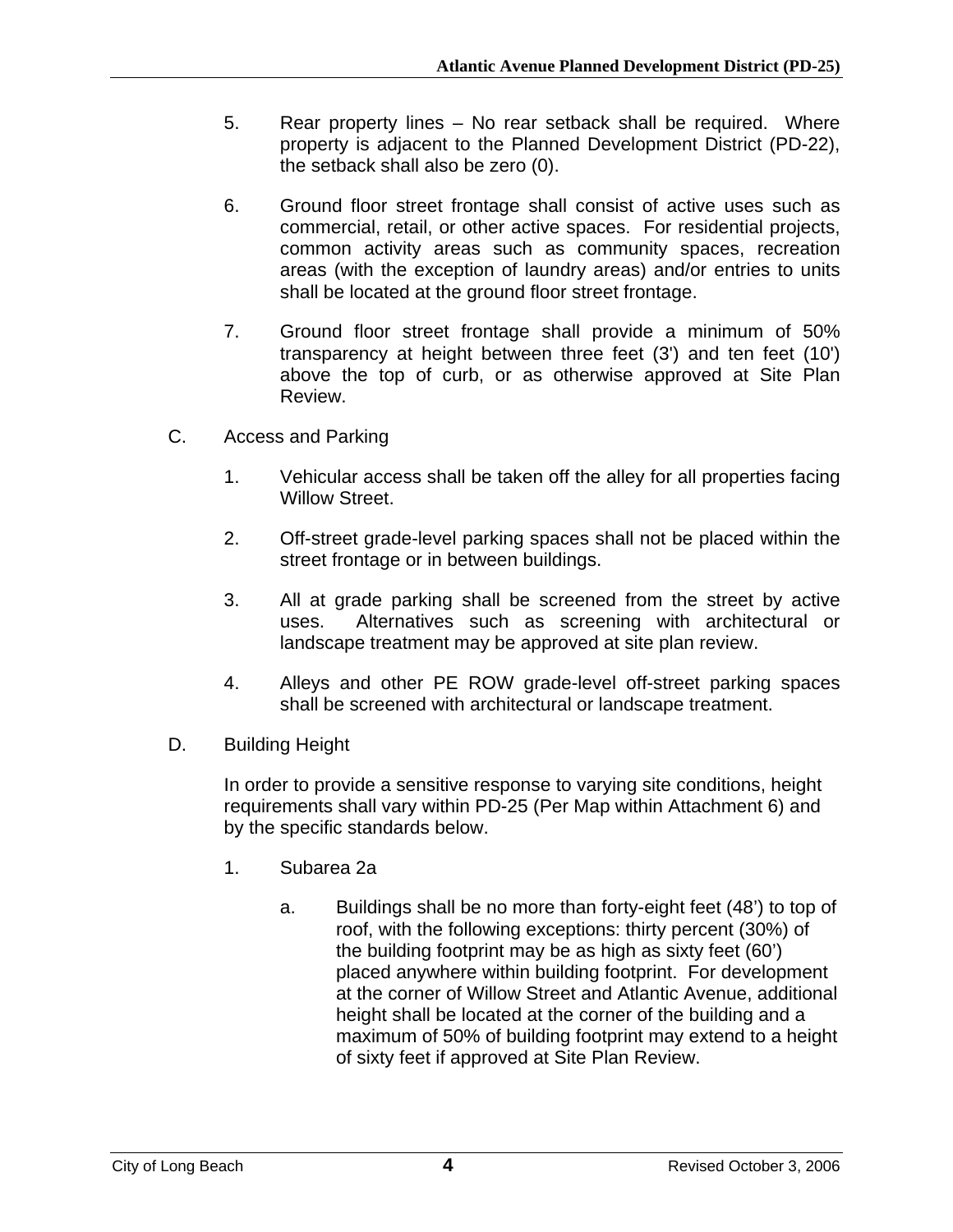- 2. Subarea 2b
	- a. Height limit of twenty-eight feet (28') (thirty-five feet (35') permitted through Site Plan Review).
- 3. Subarea 2c
	- a. A maximum forty-eight feet (48') height applies, with a thirtyfoot (30') stepback from both the alley and the PE ROW that shall be a maximum height of twenty-eight feet (28') for a minimum of 50% of the area, with the remainder having a maximum height of thirty-five feet (35'), or as otherwise approved at Site Plan Review.
- 4. Subarea 2d
	- a. Height limit of forty-eight feet (48').
	- b. The allowable height shall be forty-eight feet (48') with allowable projections.
- 5. Subarea 2e
	- a. Height limit of twenty-eight feet (28') (thirty-five feet (35') to forty-eight feet (48') permitted through Site Plan Review) with a stepback of thirty feet (30').
	- b. A maximum forty-eight feet (48') height applies, with a thirtyfoot (30') stepback from both the alley and the PE ROW that shall be a maximum height of twenty-eight feet (28') for a minimum of 50% of the area, with the remainder having a maximum height of thirty-five feet (35'), or as otherwise approved at Site Plan Review.
- E. Building Articulation

The following building articulation requirements shall apply unless alternative designs are approved through Site Plan Review.

1. Buildings shall be fully articulated in accordance with the architectural design concept (Per Map within Attachment 6). At a minimum, articulation shall be provided along building frontage at each public right of way (including alleys). The minimum articulation provided shall be no more than fifteen feet (15') above grade, shall be no less than fifteen feet (15') wide and twenty feet (20') in depth, and shall be open to the sky. The stepback of area C shall be exempt from this requirement.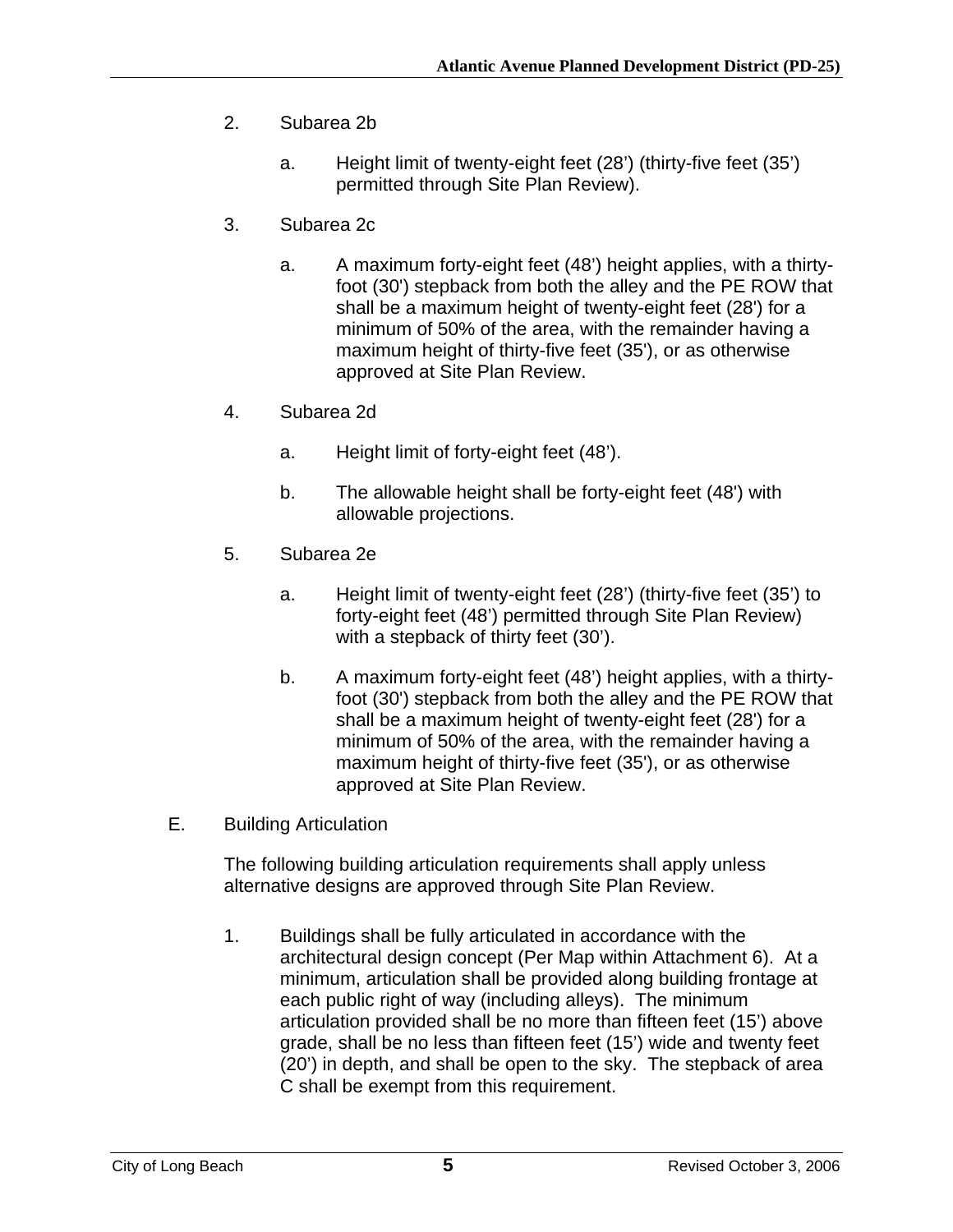- 2. No building facade or massing configuration shall repeat within a distance of 100'.
- 3. For Subarea 2e a courtyard with a minimum dimension of thirty feet (30') n/s and seventy-five feet (75') EW fronting Vernon Street shall be provided on any site with a length of more than 200', or as otherwise approved at Site Plan Review.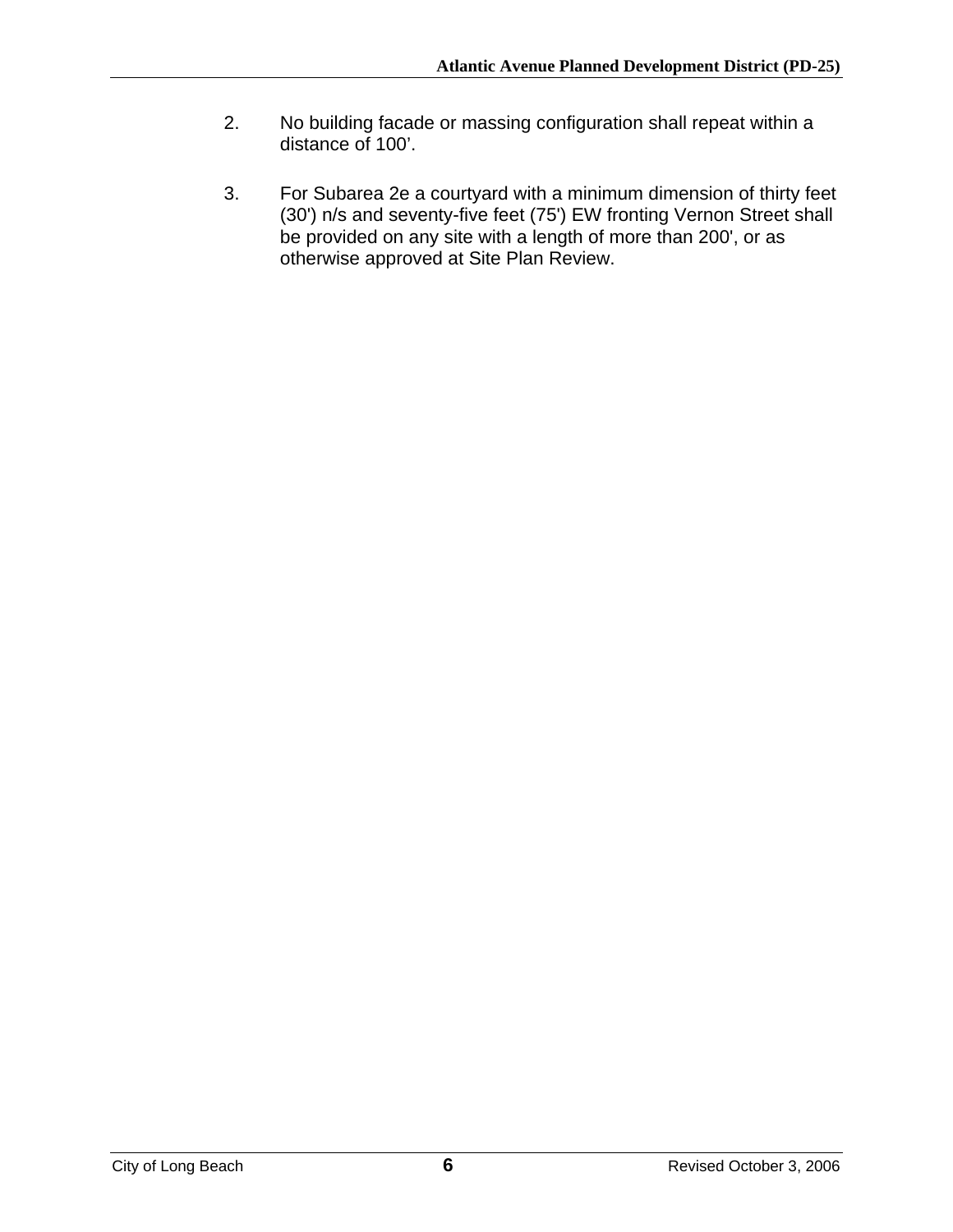| <b>PD-25 USE TABLE</b>                     |                                                                     |              |                |                                                                                                                                                                 |
|--------------------------------------------|---------------------------------------------------------------------|--------------|----------------|-----------------------------------------------------------------------------------------------------------------------------------------------------------------|
|                                            | <b>Uses</b>                                                         |              |                | <b>Comments</b>                                                                                                                                                 |
| <b>ALCOHOLIC</b><br><b>BEVERAGE SALES:</b> | Off-premises sales as accessory use to<br>a full line grocery store | $\mathsf{C}$ | Note:<br>Note: | For alcoholic beverage<br>sales exempted from<br>the CUP process, see<br>Footnote #2.<br>The concentration of<br>existing ABC licenses<br>& the area crime rate |
|                                            | All other off-premise sales                                         | N            |                |                                                                                                                                                                 |
|                                            | On-premise sales as accessory use to<br>a restaurant                | $\mathsf{C}$ |                |                                                                                                                                                                 |
|                                            | All other on-premise sales                                          | N            |                | are factors considered<br>in reviewing<br>applications for<br>alcohol sales.                                                                                    |
| <b>AUTOMOBILE</b><br>(VEHICLE) USES:       | Auto Detailing (with hand held<br>machines only)                    | AP           |                | Mobile businesses prohibited.                                                                                                                                   |
|                                            | Car Wash                                                            | N            |                |                                                                                                                                                                 |
|                                            | <b>Gasoline Sales</b>                                               | C            | Auto Repair".  | Site plan review is required.<br>For auto repair, see "Minor                                                                                                    |
|                                            | General Auto Repair (body work,<br>painting, etc)                   | N            |                |                                                                                                                                                                 |
|                                            | Minor Auto Repair, Tune Up & Lube,<br>Smog Test                     | N            |                |                                                                                                                                                                 |
|                                            | <b>Limousine Service</b>                                            | Y            |                | Fully enclosed garage required.                                                                                                                                 |
|                                            | Motorcycle/Jet Ski Sales & Repair                                   | N            |                |                                                                                                                                                                 |
|                                            | Parking Service - principal use                                     | $\mathsf{C}$ |                |                                                                                                                                                                 |
|                                            | Recreational Vehicle Storage                                        | N            |                |                                                                                                                                                                 |
|                                            | Rental Agency (does not include repair)                             | N            |                |                                                                                                                                                                 |
|                                            | Sales (does not include auto repair)                                | N            |                |                                                                                                                                                                 |
|                                            | Towing                                                              | N            |                |                                                                                                                                                                 |
|                                            | Vehicle Parts (with installation); Tire<br><b>Store</b>             | N            |                |                                                                                                                                                                 |
|                                            | Vehicle Parts (w/o installation)                                    | AP           |                |                                                                                                                                                                 |
| <b>BILLBOARDS:</b>                         | Mini-poster or Poster (up to 300 sq. ft)                            | N            |                |                                                                                                                                                                 |
|                                            | Painted Board (300 sq. ft or more)                                  | N            |                |                                                                                                                                                                 |
| <b>BUSINESS OFFICE</b><br><b>SUPPORT</b>   | Copy, Fax, Mail Box, or Supplies                                    | Υ            |                |                                                                                                                                                                 |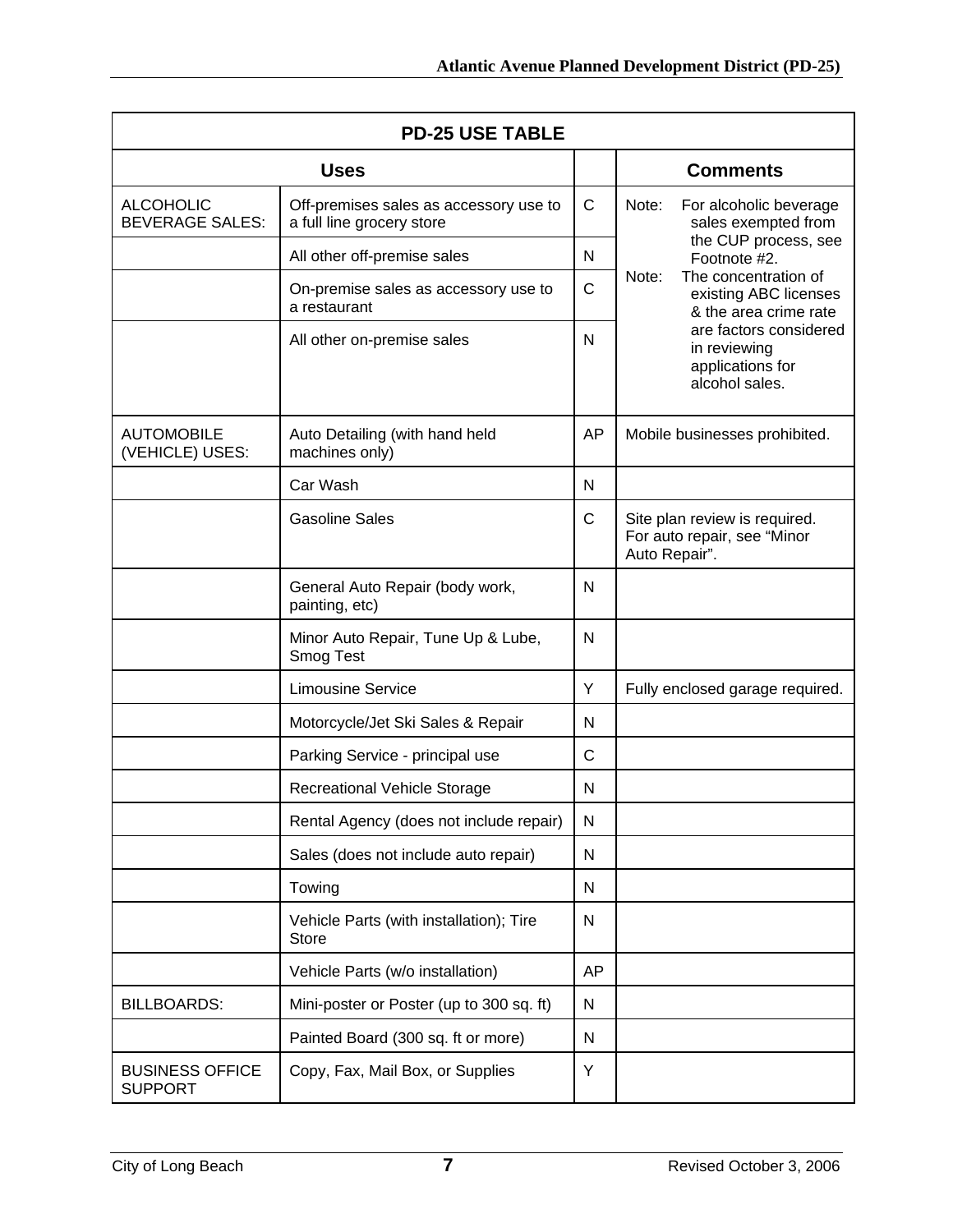| <b>PD-25 USE TABLE</b>        |                                                                                                  |    |                                                                                                                                                                                                     |
|-------------------------------|--------------------------------------------------------------------------------------------------|----|-----------------------------------------------------------------------------------------------------------------------------------------------------------------------------------------------------|
| <b>Uses</b>                   |                                                                                                  |    | <b>Comments</b>                                                                                                                                                                                     |
|                               | Equipment Sales, Rental or Repair                                                                | Y  |                                                                                                                                                                                                     |
|                               | Off-set Printing                                                                                 | N  |                                                                                                                                                                                                     |
| <b>ENTERTAINMENT</b>          | Amusement Machines (4 or fewer)                                                                  | N  |                                                                                                                                                                                                     |
|                               | Arcades                                                                                          | C  | See Section 2152.203                                                                                                                                                                                |
|                               | <b>Computer Arcades</b>                                                                          | C  | See Section 21.52.220.5                                                                                                                                                                             |
|                               | Dancing (accessory use)                                                                          | N  |                                                                                                                                                                                                     |
|                               | Drive-in Theater                                                                                 | N  |                                                                                                                                                                                                     |
|                               | <b>Hall Rental</b>                                                                               | AP |                                                                                                                                                                                                     |
|                               | Live or Movie Theater (w/100 seats or<br>less)                                                   | AP | For theaters w/100+ seats, see<br>"Movie"                                                                                                                                                           |
|                               | Mock Boxing or Wrestling                                                                         | N  |                                                                                                                                                                                                     |
|                               | Moving Theater (or Live Theater<br>$w/100+$ seats)                                               | N  |                                                                                                                                                                                                     |
|                               | Pool Tables (up to 3 tables)                                                                     | Α  | Accessory to restaurant,<br>tavern, community center,<br>cultural center, or church (See<br>21.51.260)                                                                                              |
|                               | Private Club, Social Club, Night Club                                                            | N  |                                                                                                                                                                                                     |
|                               | <b>Restaurant with Entertainment</b>                                                             | Υ  | City Council hearing is required<br>for new and transferred<br>business licenses                                                                                                                    |
|                               | <b>Other Entertainment Uses (bowling</b><br>alley, miniature golf, tennis club, skating<br>rink) | AP |                                                                                                                                                                                                     |
| <b>FINANCIAL</b><br>SERVICES: | ATM (walk-up machine)                                                                            | A  | Requires 2(5 min) parking<br>spaces for each machine.<br>Spaces must be within 100'.<br>Such spaces may be existing<br>required parking. (See<br>21.32.240) Special standards<br>of CNR zone apply. |
|                               | Bank, Credit Union, Saving & Loan                                                                | Y  |                                                                                                                                                                                                     |
|                               | Bank (with drive-up ATM or window)                                                               | AP |                                                                                                                                                                                                     |
|                               | <b>Check Cashing</b>                                                                             | AP |                                                                                                                                                                                                     |
|                               | Escrow, Stocks & Bonds Brokerage                                                                 | Υ  |                                                                                                                                                                                                     |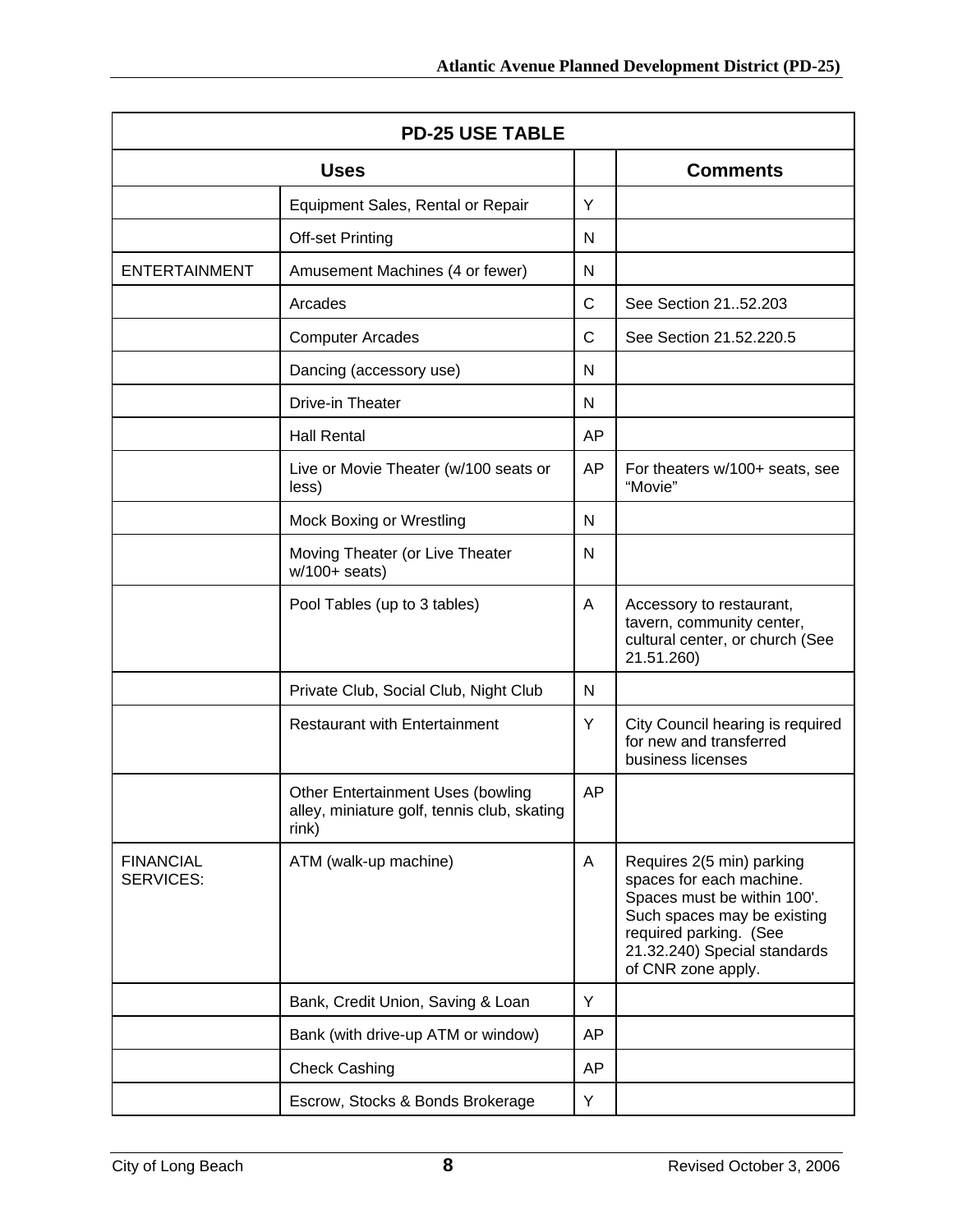| <b>PD-25 USE TABLE</b>              |                                                                                                                                                                                                                                                                                                                                     |    |                                          |
|-------------------------------------|-------------------------------------------------------------------------------------------------------------------------------------------------------------------------------------------------------------------------------------------------------------------------------------------------------------------------------------|----|------------------------------------------|
| <b>Uses</b>                         |                                                                                                                                                                                                                                                                                                                                     |    | <b>Comments</b>                          |
|                                     | All Financial Services Not Listed                                                                                                                                                                                                                                                                                                   | AP |                                          |
| <b>INSTITUTIONAL</b><br>USES:       | Church or Temple                                                                                                                                                                                                                                                                                                                    | AP |                                          |
|                                     | <b>Community Center/Cultural Center</b>                                                                                                                                                                                                                                                                                             | AP | Operator must be a non-profit<br>agency  |
|                                     | Convalescent Hospital or Home                                                                                                                                                                                                                                                                                                       | N  |                                          |
|                                     | Crematorium                                                                                                                                                                                                                                                                                                                         | N  |                                          |
|                                     | Daycare or Pre-school                                                                                                                                                                                                                                                                                                               | Y  |                                          |
|                                     | Elementary or Secondary School                                                                                                                                                                                                                                                                                                      | N  | Permitted in Institutional zones<br>only |
|                                     | Industrial Arts Trade School or<br><b>Rehabilitation Workshop</b>                                                                                                                                                                                                                                                                   | N  |                                          |
|                                     | Mortuary                                                                                                                                                                                                                                                                                                                            | N  |                                          |
|                                     | Parsonage                                                                                                                                                                                                                                                                                                                           | A  | Accessory to church or temple.           |
|                                     | Professional School/Business School                                                                                                                                                                                                                                                                                                 | Y  |                                          |
|                                     | Social Service Office (without food<br>distribution)                                                                                                                                                                                                                                                                                | AP |                                          |
|                                     | Social Service Office (with food<br>distribution)                                                                                                                                                                                                                                                                                   | AP |                                          |
|                                     | <b>Other Institutional Uses</b>                                                                                                                                                                                                                                                                                                     | C  |                                          |
| <b>PERSONAL</b><br><b>SERVICES:</b> | <b>Basic Personal Services</b><br>(barber/beauty shop, diet center,<br>dog/cat grooming, dry cleaner,<br>locksmith, mailbox rental, nail/manicure<br>shop, repair shop for small<br>appliances/bicycles/ electronic<br>equipment, tailoring, shoe repair,<br>tanning salon, travel agent, or<br>veterinary clinic without boarding) | Y  |                                          |
|                                     | Catering, Party Counseling (w/o trucks)                                                                                                                                                                                                                                                                                             | Υ  | For catering w/trucks, see<br>Table 33-1 |
|                                     | Fitness Center/Health Club,<br>Dance/Karate Studio                                                                                                                                                                                                                                                                                  | AP | Limited to 5000 sq. ft.                  |
|                                     | Fortune-telling                                                                                                                                                                                                                                                                                                                     | N  |                                          |
|                                     | <b>Gun Repair Shop</b>                                                                                                                                                                                                                                                                                                              | N  |                                          |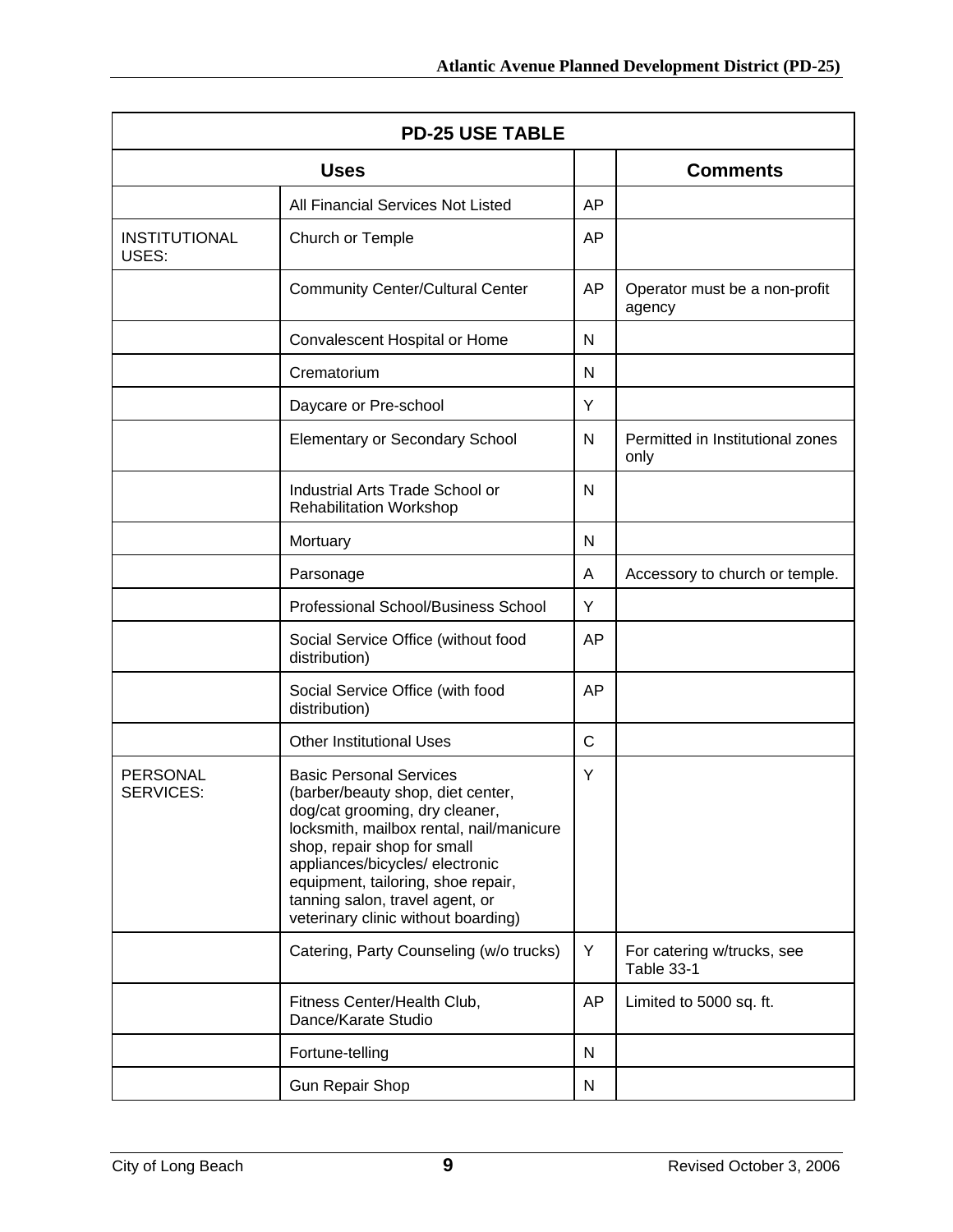| <b>PD-25 USE TABLE</b>                 |                                                                                                                                                                                                                                                                                                                                         |    |                                                                                 |
|----------------------------------------|-----------------------------------------------------------------------------------------------------------------------------------------------------------------------------------------------------------------------------------------------------------------------------------------------------------------------------------------|----|---------------------------------------------------------------------------------|
| <b>Uses</b>                            |                                                                                                                                                                                                                                                                                                                                         |    | <b>Comments</b>                                                                 |
|                                        | <b>House Cleaning Service</b>                                                                                                                                                                                                                                                                                                           | Y  |                                                                                 |
|                                        | Laundromat                                                                                                                                                                                                                                                                                                                              | Y  |                                                                                 |
|                                        | Laundry (commercial customers)                                                                                                                                                                                                                                                                                                          | N  | Permitted in Industrial zones<br>only.                                          |
|                                        | Massage Establishment                                                                                                                                                                                                                                                                                                                   | Υ  |                                                                                 |
|                                        | <b>Recycling Center</b>                                                                                                                                                                                                                                                                                                                 | N. | Permitted in Industrial zones<br>only.                                          |
|                                        | Recycling Collection Center for cans &<br>bottles (staff attended)                                                                                                                                                                                                                                                                      | N  |                                                                                 |
|                                        | Recycling Containers for cans & bottles                                                                                                                                                                                                                                                                                                 | A  | Accessory to grocery store only<br>(See 21.51.265).                             |
|                                        | Repair Shop (stove, refrigerator,<br>upholstery, lawn mowers, etc.)                                                                                                                                                                                                                                                                     | N  | For small appliance repair, see<br>"Basic Personal Services".                   |
|                                        | Self-storage (indoor only)                                                                                                                                                                                                                                                                                                              | N  |                                                                                 |
|                                        | Shoe Repair                                                                                                                                                                                                                                                                                                                             | Y  |                                                                                 |
|                                        | Shoe-shine Stand                                                                                                                                                                                                                                                                                                                        | A  | Accessory to barber, car wash,<br>grocery, hotel, office, or<br>restaurant use. |
|                                        | <b>Tattoo Parlor</b>                                                                                                                                                                                                                                                                                                                    | N  |                                                                                 |
|                                        | <b>Termite &amp; Pest Control</b>                                                                                                                                                                                                                                                                                                       | N  | See "MISC.-Storage of Haz.<br>Materials".                                       |
|                                        | Veterinary Clinic w/boarding                                                                                                                                                                                                                                                                                                            | N  | Also see "Basic Personal<br>Services"                                           |
|                                        | All Personal Services Not Listed                                                                                                                                                                                                                                                                                                        | AP |                                                                                 |
| <b>PROFESSIONAL</b><br><b>SERVICES</b> | Accounting, Advertising, Architecture,<br>Artist Studio, Bookkeeping, Business<br>Headquarters, Chiropractics, Computer<br>Programming, Consulting, Contracting,<br>Dentistry, Engineering, Insurance, Law,<br>Marketing, Medicine, Photography,<br>Private Investigator, Psychiatry,<br>Psychology, Real Estate, or Tax<br>Preparation | Y  |                                                                                 |
|                                        | All Professional Offices Not Listed                                                                                                                                                                                                                                                                                                     | AP |                                                                                 |
| <b>RESIDENTIAL USES</b>                | <b>Artist Studio with Residence</b>                                                                                                                                                                                                                                                                                                     | Y  |                                                                                 |
|                                        | <b>Caretaker Residence</b>                                                                                                                                                                                                                                                                                                              | AP |                                                                                 |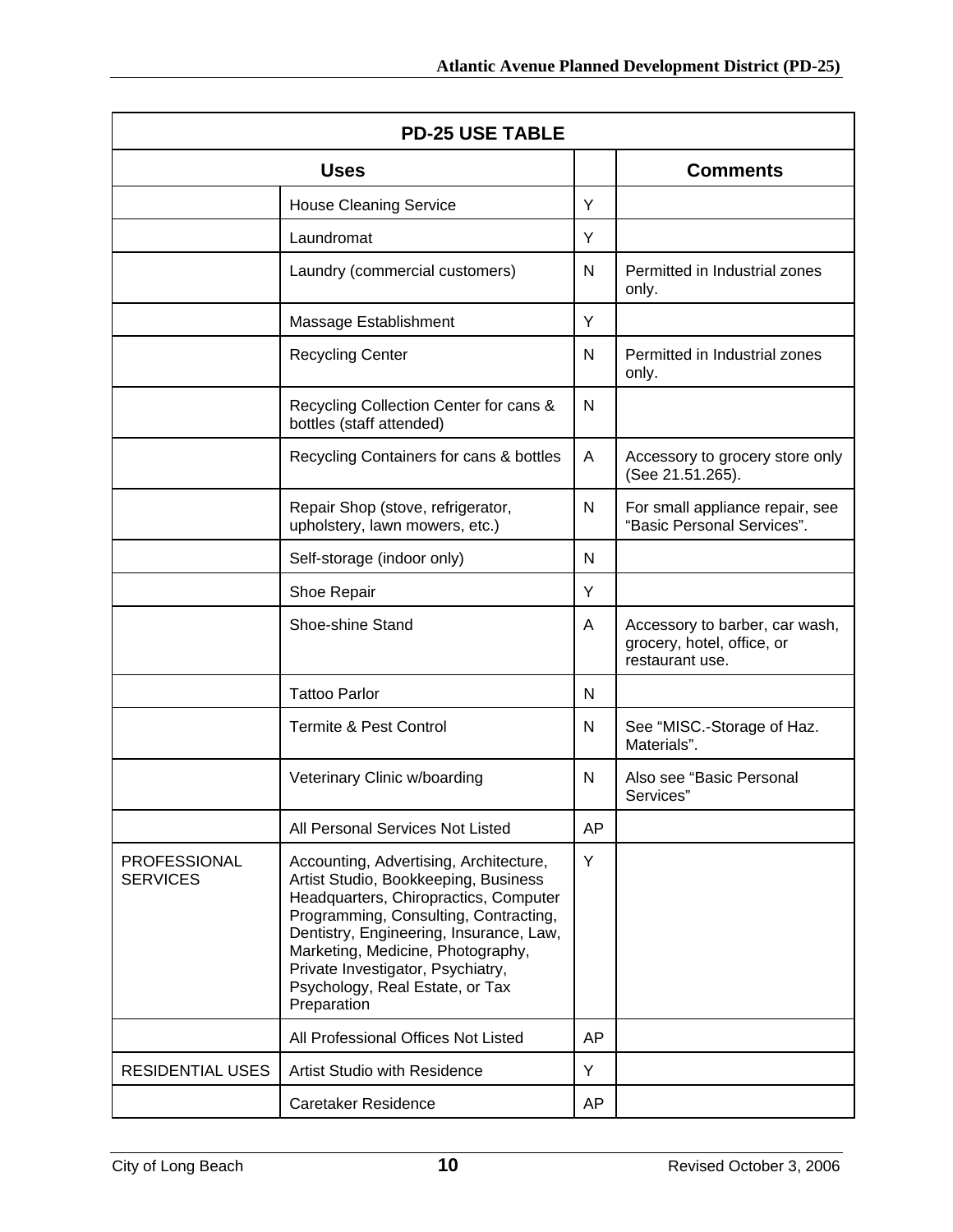| <b>PD-25 USE TABLE</b>                                   |                                                                                                |              |                                                                                                                                           |
|----------------------------------------------------------|------------------------------------------------------------------------------------------------|--------------|-------------------------------------------------------------------------------------------------------------------------------------------|
| <b>Uses</b>                                              |                                                                                                |              | <b>Comments</b>                                                                                                                           |
|                                                          | Group Home (care of six or less)                                                               | Υ            |                                                                                                                                           |
|                                                          | Residential Care Facility (care of seven<br>or more)                                           | N            |                                                                                                                                           |
|                                                          | Senior and/or Handicapped Housing                                                              | Υ            |                                                                                                                                           |
|                                                          | Special Group Housing (fraternity,<br>sorority, convalescent home, convent,<br>monastery, etc) | Y            |                                                                                                                                           |
|                                                          | Single-family or Multi-family Residential                                                      | Y            | See Table 31-2B (R-3-T) for<br>permitted densities.                                                                                       |
| <b>RESTAURANTS &amp;</b><br>READY-TO-EAT<br><b>FOODS</b> | Restaurants & Ready-to-Eat Foods<br>without drive-thru lanes                                   | Y            | Note: For use selling alcoholic<br>beverages, see "ALCOHOLIC<br><b>BEV. SALES"</b>                                                        |
|                                                          | Restaurants & Ready-to-Eat Foods<br>with drive-thru lanes                                      | C            | Special standards apply. (See<br>21.45.130)                                                                                               |
| <b>RETAIL SALES</b>                                      | Basic Retail Sales (except uses listed<br>below)                                               | Y            | Note:<br>Antiques, art, books<br>(new & used), coins,<br>collectibles, jewelry,<br>and trading cards are<br>included in "Basic<br>Retail" |
|                                                          | Building Supply or Hardware Store with<br>lumber, drywall, or masonry                          | N            | For hardware store w/o lumber,<br>drywall, or masonry, see "Basic<br><b>Retail Sales"</b>                                                 |
|                                                          | Auxiliary Flower, Plant, Fruit, or<br>Vegetable Sales (outdoor stand or<br>nursery)            | A            | Accessory to the sale of related<br>products in a retail store. (See<br>21.51.255)                                                        |
|                                                          | <b>Flower Stand or News Stand</b>                                                              | Υ            | Requires special permit. (See<br>21.45.135)                                                                                               |
|                                                          | <b>Gun Shop</b>                                                                                | N            |                                                                                                                                           |
|                                                          | Itinerant Vendor                                                                               | $\mathsf{T}$ |                                                                                                                                           |
|                                                          | Major Household Appliances<br>(refrigerator/stoves/etc.)                                       | N            |                                                                                                                                           |
|                                                          | Manufacture of Products Sold on Site                                                           | A            | See 21.51.140                                                                                                                             |
|                                                          | Merchandise Mall, Indoor Swap Meet                                                             | N            |                                                                                                                                           |
|                                                          | Outdoor Sales Events (flea mkts/swap<br>meet)                                                  | N            |                                                                                                                                           |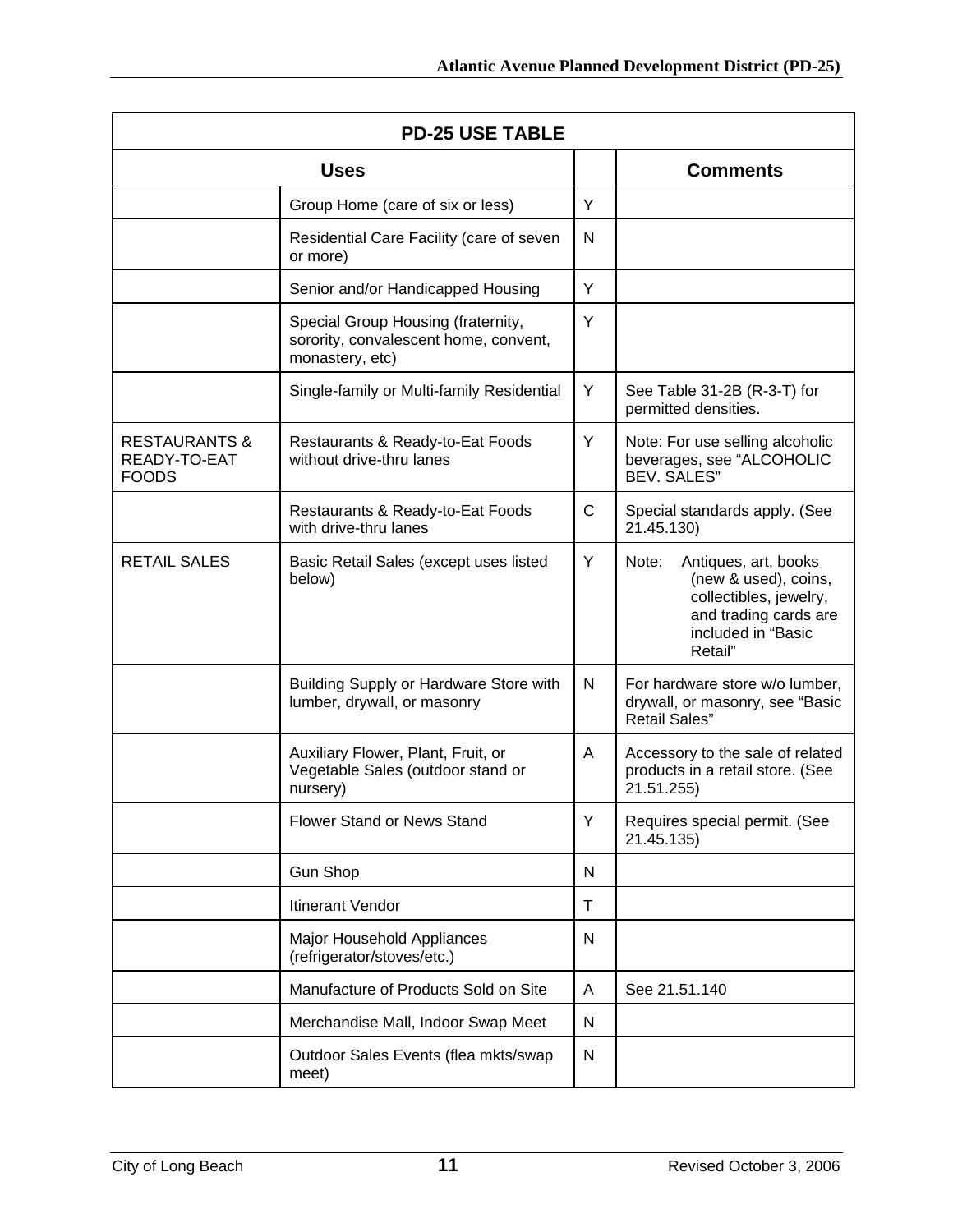| <b>PD-25 USE TABLE</b>                                                    |                                                                                                       |              |                                                                                                                                                                                            |
|---------------------------------------------------------------------------|-------------------------------------------------------------------------------------------------------|--------------|--------------------------------------------------------------------------------------------------------------------------------------------------------------------------------------------|
| <b>Uses</b>                                                               |                                                                                                       |              | <b>Comments</b>                                                                                                                                                                            |
|                                                                           | Pawn Shops                                                                                            | N            |                                                                                                                                                                                            |
|                                                                           | Superstore (Retail > 100,000 SF with ><br>10% non-taxable merchandise)                                | N            | See 21.15.2985                                                                                                                                                                             |
|                                                                           | Thrift Store, Used Merchandise                                                                        | AP           | Also see Note under "Basic<br>Retail"                                                                                                                                                      |
|                                                                           | <b>Vending Machines</b>                                                                               | Α            | Accessory to existing retail<br>sales. (See 21.51.295)                                                                                                                                     |
| <b>TEMPORARY</b><br><b>LODGING</b>                                        | Bed & Breakfast Inn                                                                                   | AP           |                                                                                                                                                                                            |
|                                                                           | Hotel                                                                                                 | <b>AP</b>    |                                                                                                                                                                                            |
|                                                                           | Motel                                                                                                 | N            |                                                                                                                                                                                            |
|                                                                           | Inn                                                                                                   | N            |                                                                                                                                                                                            |
|                                                                           | <b>Shelters</b>                                                                                       | N            |                                                                                                                                                                                            |
| TEMPORARY USES                                                            | Carnival, Event, Fair, Trade Show, etc.                                                               | $\mathsf{T}$ |                                                                                                                                                                                            |
|                                                                           | <b>Construction Trailer</b>                                                                           | $\mathsf T$  |                                                                                                                                                                                            |
| <b>TRANSPORTATION</b><br>AND<br><b>COMMUNICATION</b><br><b>FACILITIES</b> | Transportation Facilities (bus terminals,<br>cab stands, heliports, helistops)                        | N            |                                                                                                                                                                                            |
|                                                                           | <b>Communication Facilities (cellular</b><br>telephone cell site, electrical distribution<br>station) | N            |                                                                                                                                                                                            |
| <b>MISCELLANEOUS</b>                                                      | Storage of Hazardous Materials<br>Accessory to Principal Use (such as<br>pest control)                | $\mathsf{C}$ | A CUP is required if amount of<br>material stored exceeds 55 gal.<br>of liquid, 500 lbs of solids, 200<br>cubic feet of compressed gas,<br>or any amount of acutely<br>hazardous material. |

Abbreviations:

- $Y = Yes (permitted use)$ <br>  $N = Not permitted$
- $N = Not permitted$ <br> $C = Conditional Us$
- $C =$  Conditional Use Permit is required<br>A = Accessory Use
- $A = Accessory Use  
\nAP = Administrative U$
- $=$  Administrative Use Permit is required
- $T = T$ emporary use subject to provisions contained in Chapter 21.53.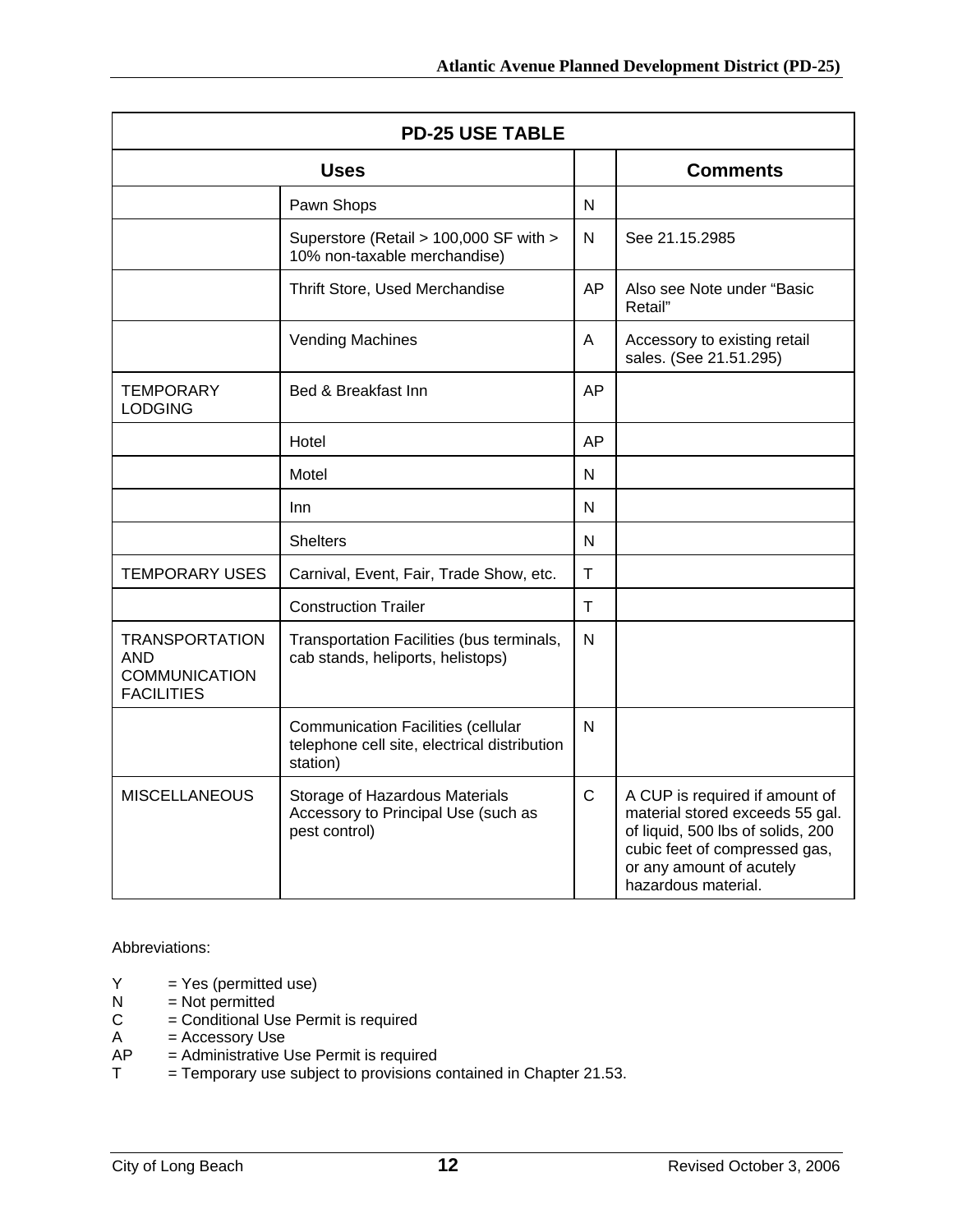Footnotes:

- (1) Any use in excess of 10,000 sq. ft. requires an Administrative Use Permit.
- (2) The following alcoholic beverage sales shall be exempted from the CUP permit requirement:
	- a. Restaurant with alcoholic beverage service only with meal. This generally means any use with a fixed bar is not exempt. A service bar is not considered a fixed bar. A sushi bar, where alcoholic beverages are served at the same bar where meals are served, is considered serving alcoholic beverages only with meal service. A cocktail lounge with a bar, but with primarily service of only hors d'oeuvres and alcoholic beverages is not exempt. Any restaurant with more than 30 percent of gross sales consisting of alcoholic beverages shall lose its exemption and be required to obtain a condition use permit to continue to sell alcohol.
	- b. Use located more than 500 feet from zoning districts allowing residential use.
	- c. Department store or florist with accessory sale of alcoholic beverages.
	- d. Existing legal, nonconforming uses.

The Planning Bureau provides this information for reference and the convenience to the public. The adopted ordinance, together with any amendment thereto, is in the possession of the City Clerk and should be reviewed and considered prior to making any land use decision. Information contained herein is subject to change without notice as a result of updates, corrections or amendments.